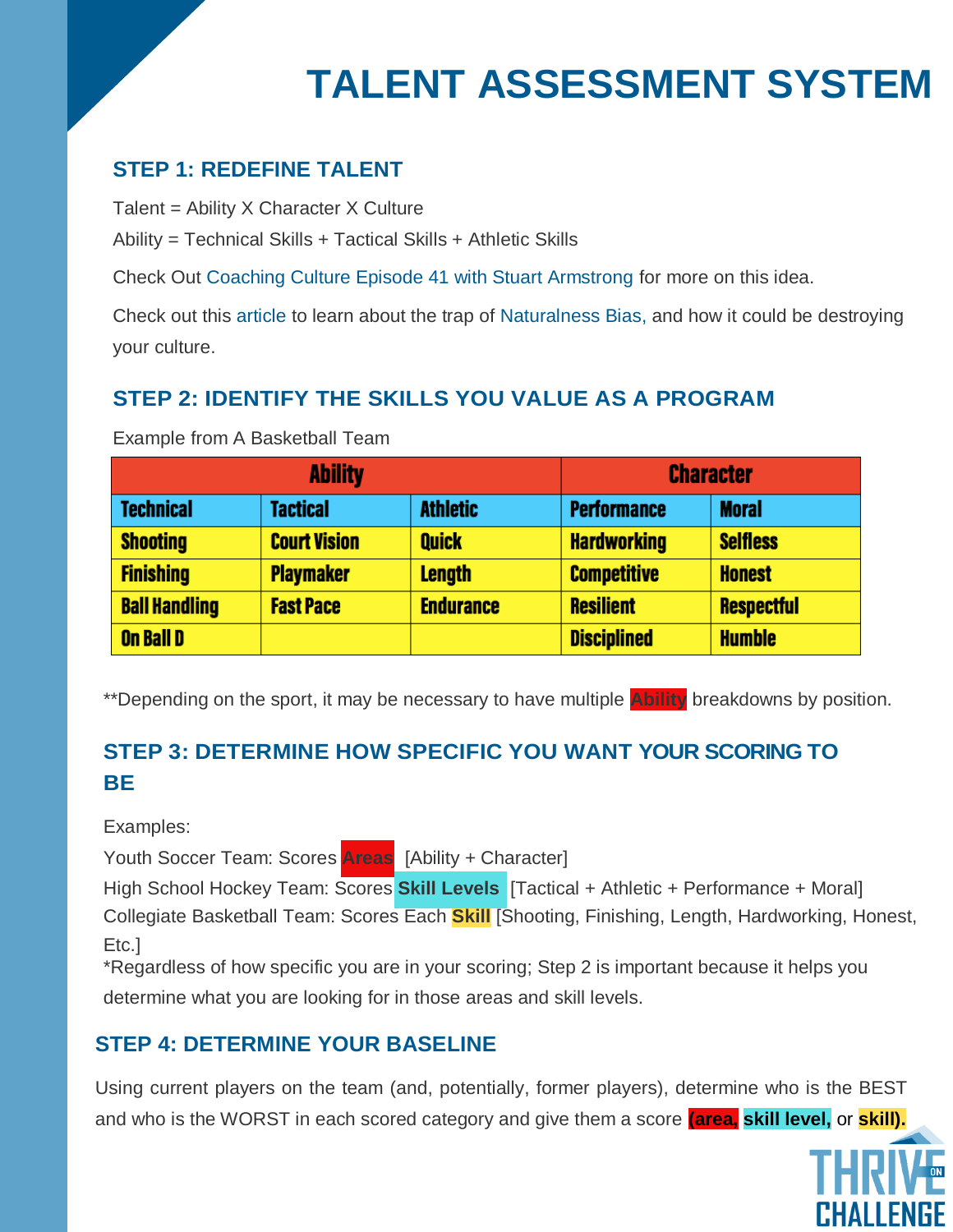## **TALENT ASSESSMENT SYSTEM**

Sample Baseline Scoring Sheet (**Skill Level)**

| <b>Skill Level</b> | Top             | <b>Bottom</b>    |
|--------------------|-----------------|------------------|
| <b>Tactical</b>    | Archie-9        | <b>Kevin-4</b>   |
| <b>Technical</b>   | <b>Dennis-8</b> | Tyler-5          |
| <b>Athletic</b>    | Michael-10      | John-3           |
| <b>Performance</b> | <b>Kevin-9</b>  | <b>Michael-3</b> |
| <b>Moral</b>       | <b>John-10</b>  | <b>Archie-2</b>  |

\*I've given a sample based on skill level, but you could do it for whichever category you picked in Step 3.

#### **STEP 5: EVALUATE EVERY PLAYER ON THE ROSTER**

Now that you have a baseline for best and worst per breakdown, rank your other players within the baseline by comparison. Every player should have a score from 1-10 in each area, and they should be inside the best and worst from your roster.

Sample Scoring Sheet **(Area)**

| <b>Player</b>  | <b>Ability</b> | <b>Character</b> | <b>Total Score</b> |
|----------------|----------------|------------------|--------------------|
| <b>Dennis</b>  | 7              | 6                | 42                 |
| <b>Jaylen</b>  | 9              | 3                | 27                 |
| <b>Tyler</b>   | 8              | 5                | 40                 |
| <b>Michael</b> | 8              | 7                | 56                 |
| <b>John</b>    | 9              | 5                | 45                 |
| <b>Carter</b>  | 8              | 2                | 16                 |
| <b>Phil</b>    | 7              | 7                | 49                 |

\*I've given a sample here based on area, but once again, you can do it in whichever category you used in Step 3 and Step 4.

#### **STEP 5: SET STANDARDS, RULES, AND GUIDELINES**

The following are some examples of how coaches have tried to determine which players to select/recruit:

- Never select/recruit a player with a 5 or less in character or a 3 or less in ability.
- Our final roster needs an average performance character score of 7.5 and an average moral character score of 6.